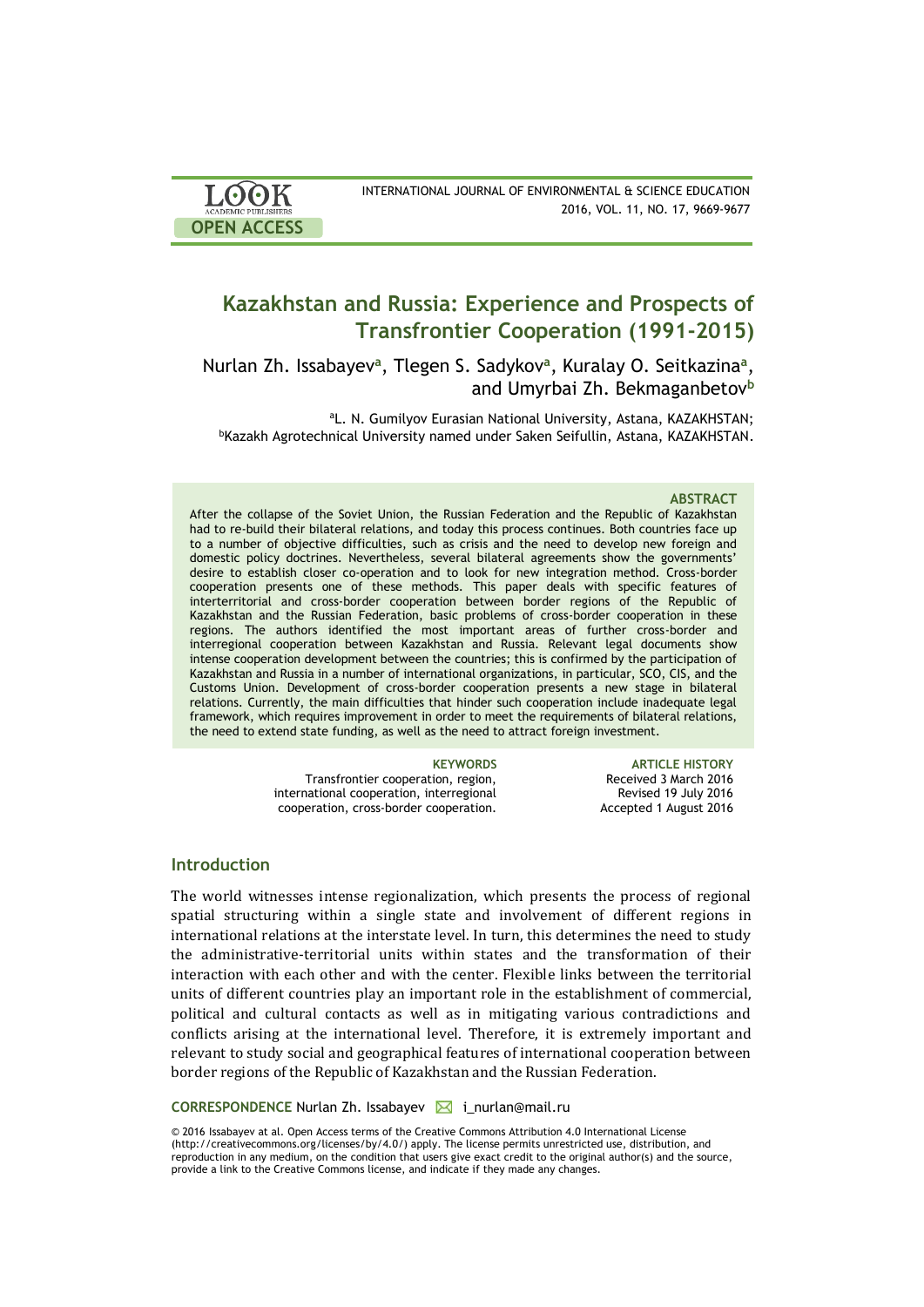Today, significance of the state border in the development and establishment of state contacts determines specificity of cooperation between regions of different countries. In this regard, studies dedicated to specific features of interterritorial cooperation between border areas become increasingly important (Mikula, 2004; Lahteenmaki, 1995).

Transfrontier cooperation presents cooperation between the border areas of two or more states, which is based on relevant agreements and arrangements. At the end of the twentieth century, transfrontier cooperation transformed into a qualitatively new form - cross-border cooperation. The concept "transfrontier cooperation" in terms of its English equivalents, such as "trans-border / transboundary cooperation", is literally interpreted as "supra-border cooperation" (Anon., 1980).

Development of cross-border cooperation keeps specificity, identity and individuality of each of the parties involved; it promotes successful solution of local problems, making maximum use of national capacity, gradually smoothening the periphery recurrence in the socio-economic development of the individual administrative-territorial units to the benefit of their peoples and states in general (Mikula, 2004; Balibar, 2004; Anon., 2000). Today, cross-border regions are characterized by many common challenges in the environmental, transport, economic, cultural, educational, social and other fields, which require concerted efforts.

A number of foreign authors provided detailed analysis of the category "transnational citizenship" (Baubоck, 1994; Godunova, 2011; Katyrin, 2013). Institutionalists agree that "anarchy" of the periphery, pointed out by the realists, can be tackled by means of reputable and effective institutions (Benhabib, 2003), which can become the basis for all kinds of cross-border alliances. "The new institutional theory" considers the border phenomenon through the prism of economic relations (Balibar, 2004).

There are two major approaches to practical implementation of international cooperation between Kazakhstan and Russia. Namely, these imply directions and vectors at the regional and global levels (Mikula, 2004; Magomedov, 2001). These approaches include, in particular, measures aimed at the development of relations between Kazakhstan and the Russian regions, as well as work aimed at the economic integration with due regard to the current trends in the world economy. In the first case, formation and development of business, economic and socio-cultural relations between the Russian Federation and the regions of Kazakhstan becomes increasingly important as a form of the international Kazakh-Russian cooperation and foreign economic activity. At the initial stage of this process, transfrontier cooperation became predominant; it has already been widely used in foreign countries. The first fora of border regions held in Omsk, Chelyabinsk, Uralsk and Novosibirsk, showed feasibility of using such form of international cooperation between Kazakhstan and Russia as a separate direction (Segbers, 1997; Karibzhanov, 2012; Hernandez, 1999).

Border fora had predetermined themes, along with the participation of Heads of State and broad representation of various regional and national governments, business organizations, the public and the population. These events ended in signing contracts, letters of intent, along with the establishment of joint ventures as well as various activities, including socio-cultural events.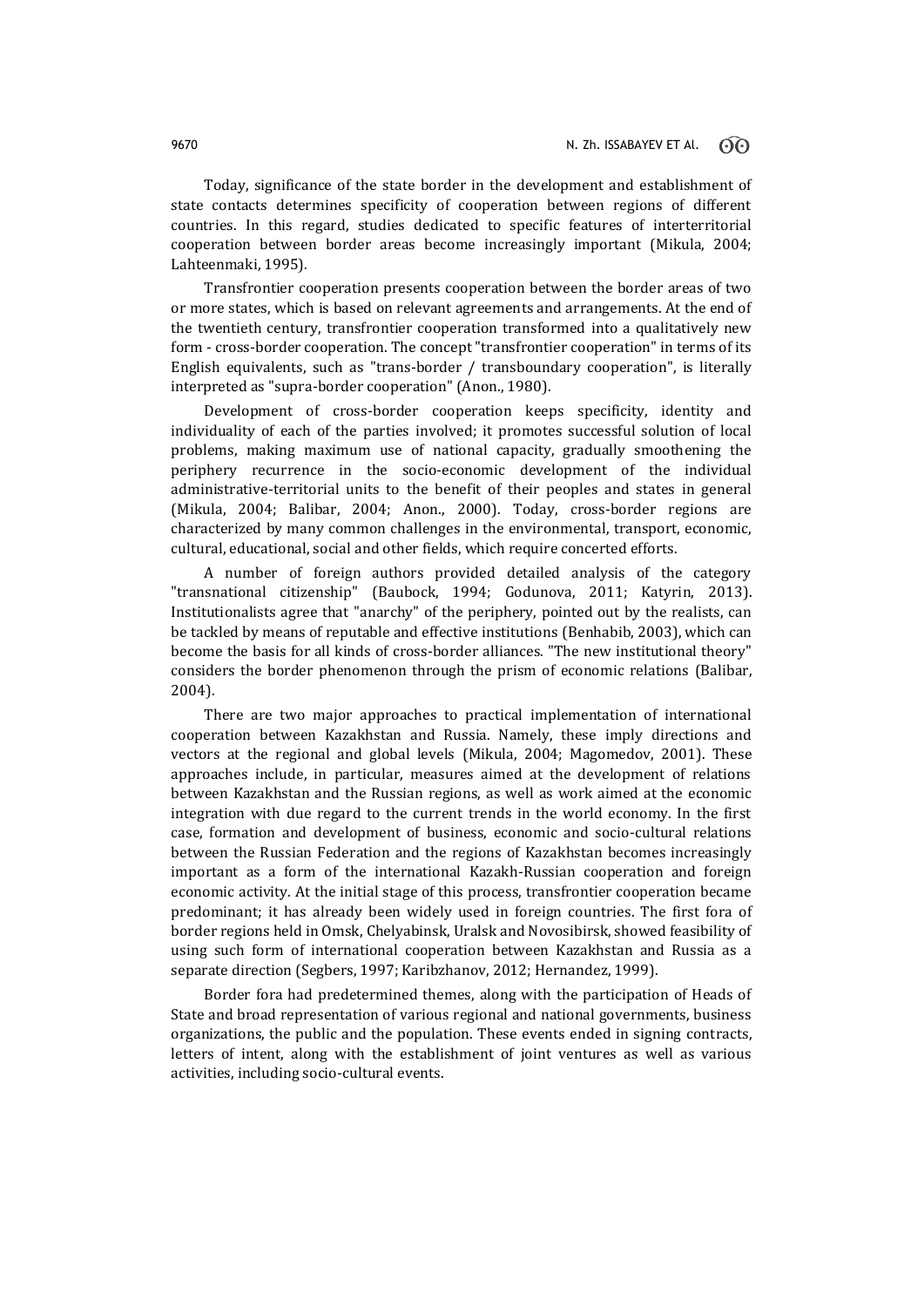#### $\Theta$ INTERNATIONAL JOURNAL OF ENVIRONMENTAL & SCIENCE EDUCATION 9671

The fifth Forum of Heads of Border Regions was held in Aktobe (Kazakhstan) in September 2008. State representatives decided to transform it into a forum of both transfrontier and inter-regional cooperation. The first Summit of the Forum in a new status was held in Orenburg (Russian Federation) on September 11, 2009. The participants approved joint action plan of Kazakhstan and Russia for 2009-2010. All further regional cooperation fora were held in the new status in Ust-Kamenogorsk (Kazakhstan), Astrakhan' (Russian Federation), and Pavlodar (Kazakhstan). The anniversary (tenth) forum of interregional and transfrontier cooperation was held in 2013 in Yekaterinburg [09.08.12].

Thus, over the last decade, development of the Kazakh-Russian cooperation has acquired new forms. Transfrontier cooperation gained powerful state support at the regional and interregional levels. Fora of border regions became the main and effective form of its implementation, which were later expanded as interregional and transfrontier cooperation fora of the Kazakh - Russian regions.

# **Research purpose**

The purpose of this study is to perform general analysis of the interterritorial and cross-border cooperation between the border regions of Russia and Kazakhstan at the macro, meso and micro levels, as well as to outline key features and problems of this cooperation, in particular in the context of border and cross-border cooperation.

# **Research questions**

What are the main features of interterritorial and cross-border cooperation between the border regions at the micro, meso and macro levels?

What are the problems of interterritorial and cross-border cooperation between Kazakhstan and Russia?

What are the prospects of interterritorial and cross-border cooperation between the border regions?

# **Methods**

Research methodology was based on using cognition, system analysis, rather-legal analysis, historical and legal method as well as logical, institutional and statistical research methods.

The authors used research works in the field of political science, economics, history, and general theory of law. Regulatory framework of this study was based on the laws of the Republic of Kazakhstan and the Russian Federation, as well as on bilateral and multilateral agreements.

# **Data, Analysis, and Results**

In addition to the international documents, which define the general areas of cooperation between the Russian and the Kazakh border regions, interregional agreements referring to various areas of economic and humanitarian cooperation are no less important. Many of these documents are long-term and express common interests of the local residents. In this respect, documents adopted both at the intergovernmental, regional and local levels are particularly important. These include treaties and agreements concluded within the Customs Union, the Eurasian Economic Community, etc. Among them, the Treaty on deepened integration in the economic and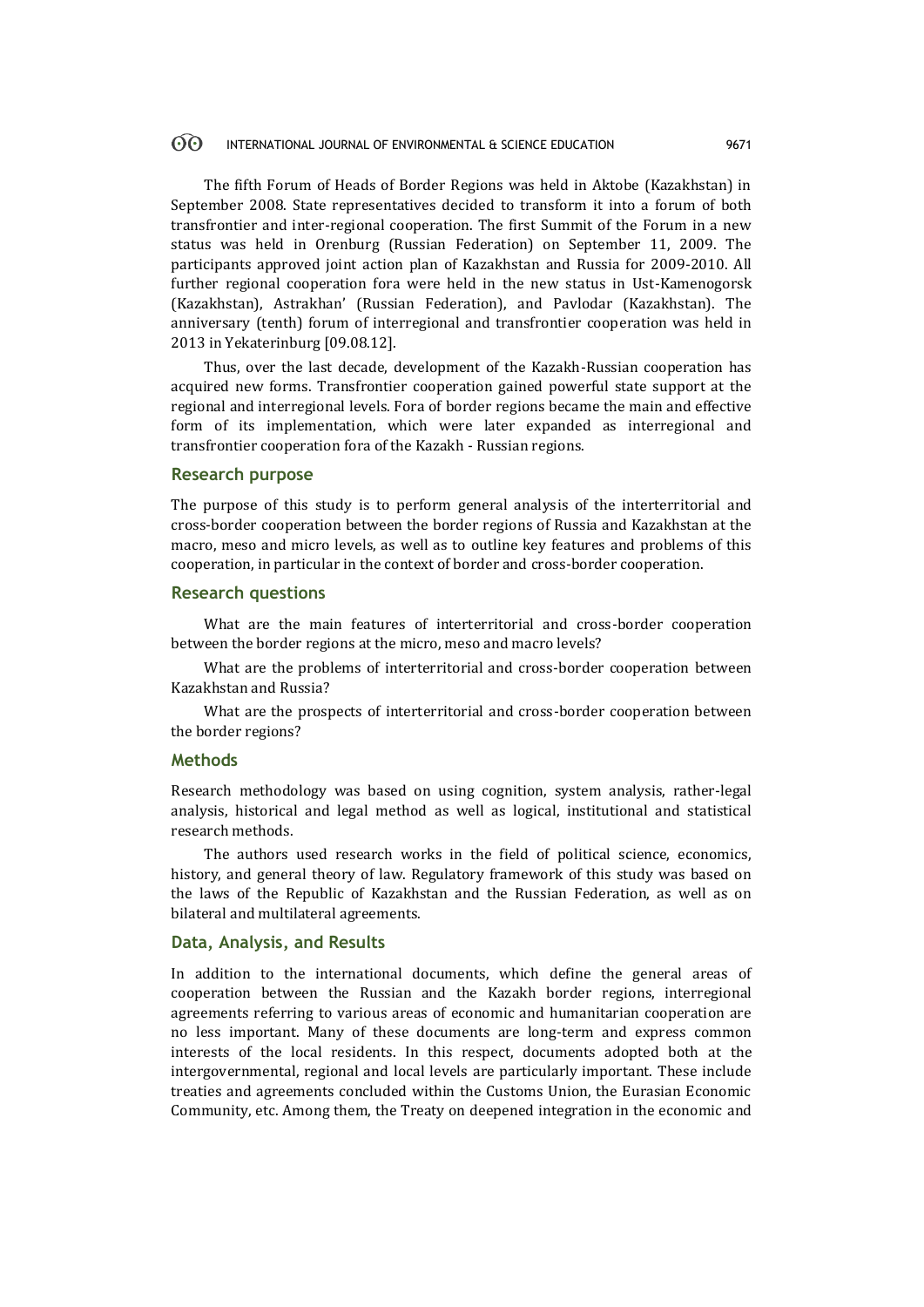humanitarian areas dated March 29, 1999 and the Intergovernmental Agreement on the basic principles of cross-border cooperation dated 29 February 2004 are still very important. The first basic instrument dealing with interaction between the neighboring regions was Agreement on cooperation between the border regions of the Russian Federation and the Republic of Kazakhstan concluded on January 26, 1995 in Omsk (Magomedov, 2001).

Earlier, the first forum of the border regions of Kazakhstan and Russia was held on May 17, 2003 in Omsk, where the participants discussed measures to address the shortcomings in the organization of cross-border trade between the two countries. The original research shows a steady current trend towards intensification of closer, mutually beneficial relations between the border regions of Kazakhstan and Russia (Gavrilyuk, 2002), which is a key priority for further mutually beneficial development. Thus, international agreements between the regions of the Russian Federation and the Republic of Kazakhstan along with the legal regulation of cross-border cooperation are the basis for interaction between the local inhabitants. Joint activity of Kazakhstan and Russia referring to integration development in general and to the Eurasian economic integration in particular presents a separate aspect of this problem. Like the previous one, this trend became another effective step towards international cooperation.

It should be noted that the "Treaty of Friendship, Cooperation and Mutual Assistance" concluded in 1992 marked the beginning of a strong diplomatic relations within the new legal framework.

The beginning of 1993 was marked by the conclusion of broad agreements between Russia and Kazakhstan in Omsk with the participation of governmental delegations, heads of regional border areas of the two states. The participants discussed many priorities in the field of economic, scientific-technical, humanitarian and cultural cooperation between the neighboring regions of Russia and Kazakhstan. All this indicated that the two countries in their bilateral cooperation began to address specific challenges faced by their border regions.

Later, several documents were signed with the view of facilitating further strengthening of the Russian-Kazakh cooperation on the new legal basis (Anon., 2000). Among them, one should note the Agreement "On the Customs Union between Russia, Kazakhstan and Belarus," (Sultanov, 2006), which brought the leading CIS countries to a qualitatively new level of integration-based cooperation in the economic sphere (Anon., 2006).

On February 15, 2001, the 5th session of the Intergovernmental commission on cooperation between Kazakhstan and the Russian Federation was held in Astana. The participants noted the importance of the Program of economic cooperation between the Republic of Kazakhstan and the Russian Federation for 2001-2007 and the Program of interstate cooperation in the humanitarian sphere for the same period.

The main documents that regulated bilateral relations between Russia and Kazakhstan by the beginning of 2000s included the Treaty on Friendship, Cooperation and Mutual Assistance between the Russian Federation and the Republic of Kazakhstan" dated 25 May 1992, the Treaty on Further Strengthening of Economic Cooperation and Integration between the Russian Federation and the Republic of Kazakhstan dated 28 March 1994, the agreement between the governments of the Russian Federation and the Republic of Kazakhstan "On the single procedure of foreign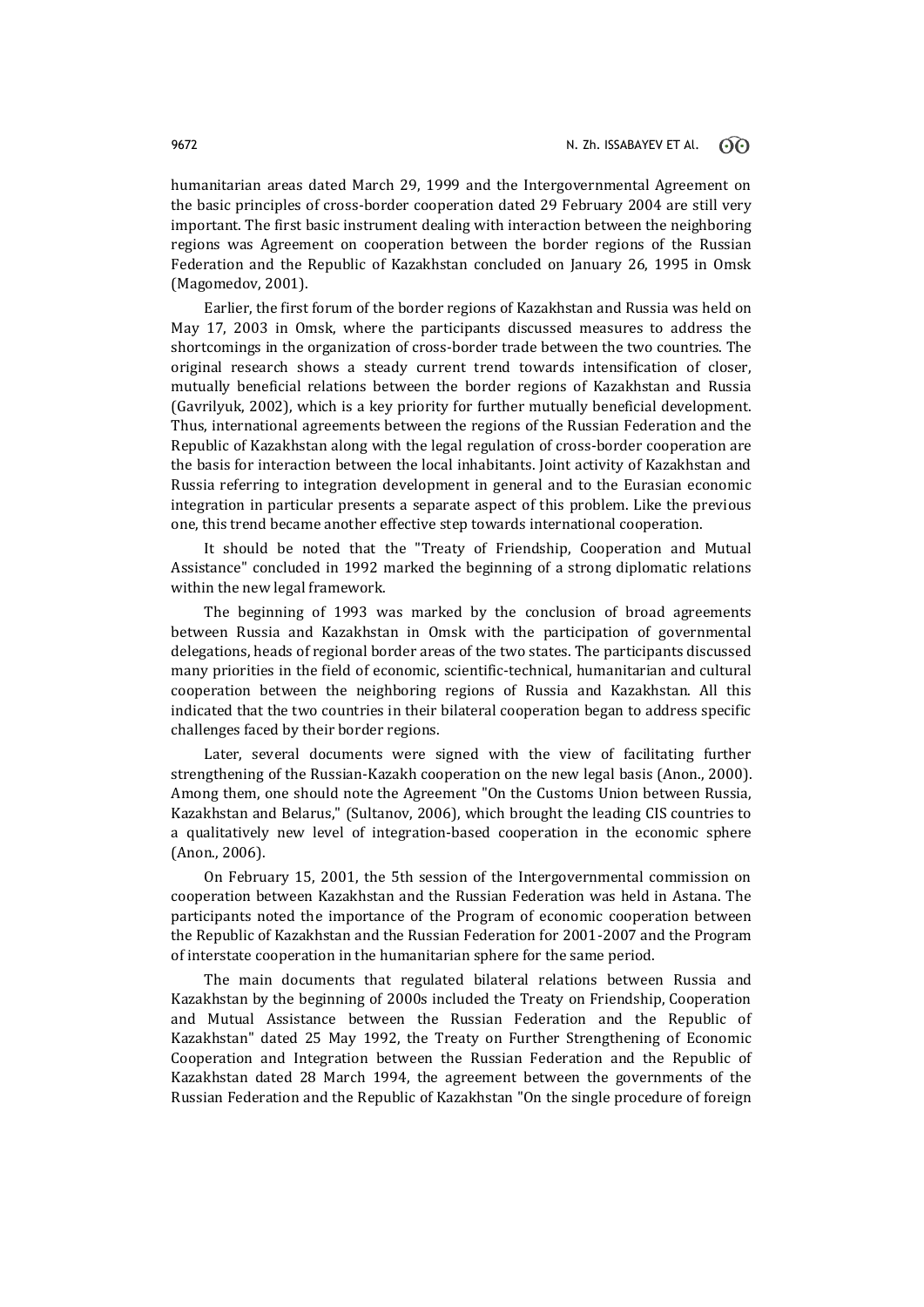#### 60 INTERNATIONAL JOURNAL OF ENVIRONMENTAL & SCIENCE EDUCATION 9673

economic activity regulation" dated 20 January 1995, the declaration of the Russian Federation and the Republic of Kazakhstan "On eternal friendship and alliance oriented towards the twenty-first century" dated 6 July, 1998, the treaty "On economic cooperation for 1998-2007" dated 12 October 1998, etc. These documents declared respect for the sovereignty and territorial integrity of the two states, for the development of mutually beneficial trade-economic, investment, scientific-technical, humanitarian and cultural relations, coordination of actions aimed at the development of integration, relations with third states and international organizations.

In 2003, the two presidents declared that Russia and Kazakhstan intended to implement consistently bilateral agreements referring to oil transit, the status of the Caspian Sea, as well as to the Russian lease of the Baikonur Cosmodrome. It was also stated that Russia would participate in the construction of a nuclear power plant in Balkhash lake area. In March 2003, Business Forum with the participation of about 150 businesspersons from all regions of Kazakhstan and five border regions of Russia was held in Uralsk. The participants discussed issues related to transfrontier cooperation, taxation and small business lending. The forum resulted in signing 46 protocols of intent referring to the establishment of joint ventures between small businesses in Kazakhstan and Russia.

On 15 April 2003, the Agreement on joint measures aimed at identifying channels of illegal migration and drug trafficking, as well as on the development of cross-border cooperation between Russia and Kazakhstan in the field of international highway service and health was signed in Omsk with the forum of border regions of Russia and Kazakhstan.

Interregional and transfrontier ties developed significantly due to the formation of the Customs Union and the Common Free Market Zone. On 15 September 2011, the countries adopted a common program of interregional and transfrontier cooperation between the Russian Federation and the Republic of Kazakhstan for 2012-2017. In this regard, relevant action plan aimed at the implementation of that program was adopted as well. This will promote further interregional cooperation.

In 2011, about five hundred Russian companies participated in more than forty exhibitions, fairs, conferences, round tables, seminars, business missions and presentations in the Republic of Kazakhstan. Subsequently, in 2012 several events were planned and implemented: innovation forum on transfrontier interregional cooperation in Pavlodar with participation of the presidents of both countries; business mission from the Kirov, Sverdlovsk and Saratov regions, the Republic of Bashkortostan and the Altai Territory; agreements were signed between the Union of Small and Medium Enterprises of the Sverdlovsk region and similar organization in the Republic of Kazakhstan; St. Petersburg International Forum (June 21-23), Astana Economic Forum (21-24 May), the Almaty Economic Forum and the exhibition (May 29-31).

It should be emphasized that interregional cooperation fora of the Russian Federation and the Republic of Kazakhstan have been held annually since 2003; the participants usually discuss and resolve current issues related to trade and economic cooperation, as well as new proposals, initiatives and bilateral cooperation projects.

Bilateral development of the Kazakh-Russian is currently based on the mid-term economic cooperation programs, as well as joint action plans of Kazakhstan and Russia. For example, in 2011 the Program of interregional and transfrontier cooperation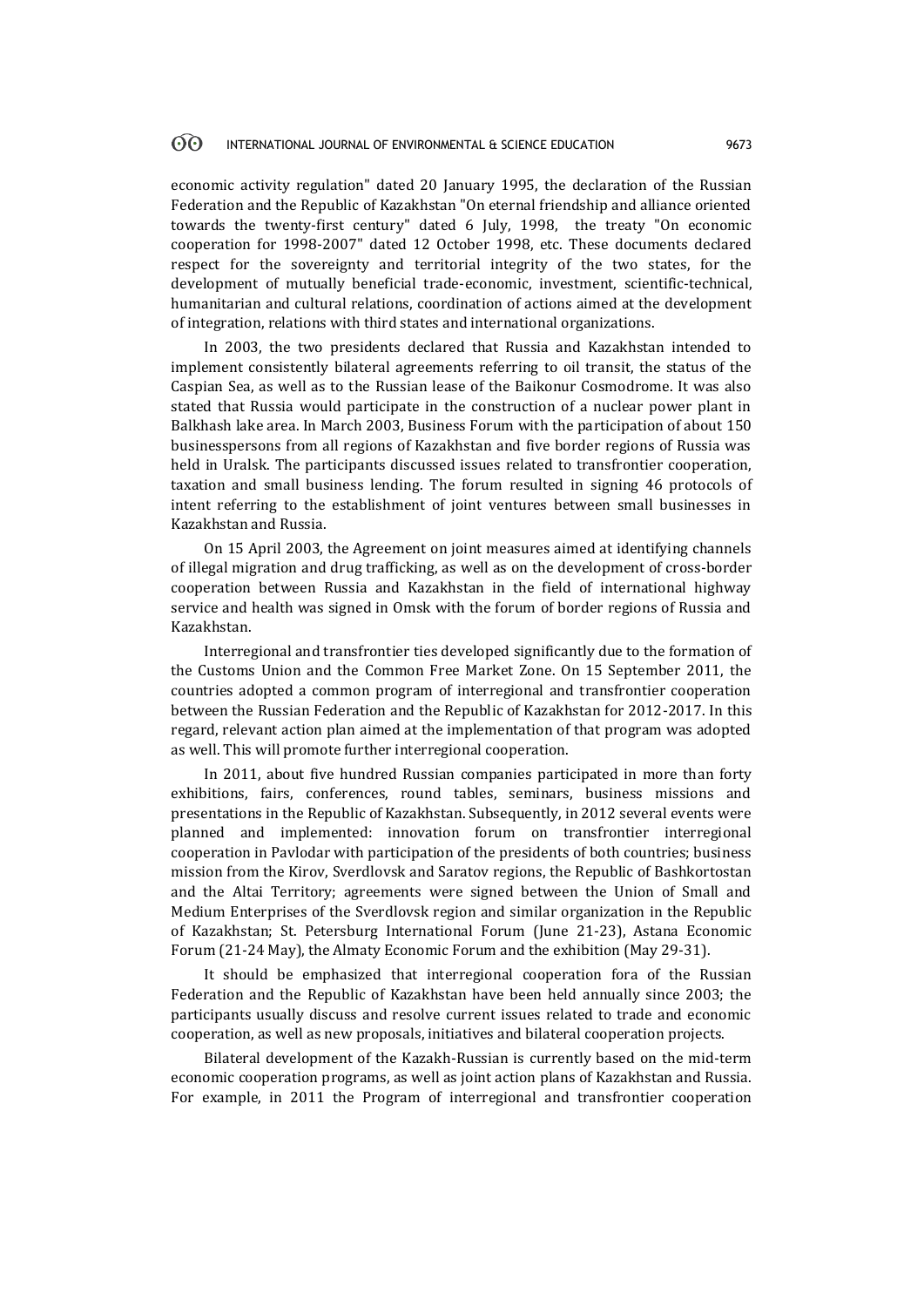between the Republic of Kazakhstan and the Russian Federation for 2012-2017 was adopted at the XIII Forum in Astrakhan.

The initiatives outlined by the presidents of Kazakhstan and Russia at the VII Interregional Cooperation Forum held in the administrative center of the East Kazakhstan region - Ust-Kamenogorsk on 6-7 September 2010, were further developed through the visit of the official delegation of Ust-Kamenogorsk to the largest cities of the Russian Siberia - Tomsk, Novosibirsk and Barnaul. During that visit, several important agreements were signed. Ties with the neighboring Russian regions were also strengthened by means of participation of enterprises from the East Kazakhstan region in exhibitions, fairs, product contests including the international ones, held by the Russian Federation. Business entities from the neighboring Russian regions, in turn, participated in the exhibitions and fairs held in the East Kazakhstan region. Participation of business representatives from cross-border regions in the above events resulted in the signed agreements in the field of economic and other forms of future cooperation.

In 2011, both countries launched a program aiming at the long-term economic cooperation between the Russian Federation and the Republic of Kazakhstan, up to 2020.

The program of interregional and cross-border cooperation between the Russian Federation and the Republic of Kazakhstan for 2012-2017, adopted in 2011 at the XIII Forum of interregional cooperation in Astrakhan became another official document in this respect. These annual fora became an integral part of economic integration, figuratively speaking, the "face" of peculiar alliance relations between the Russian Federation and the Republic of Kazakhstan. Border regions are largely responsible for the trade and economic cooperation between the two countries. In 2012, the IX Interregional Cooperation Forum was held in the Kazakh city of Pavlodar; it was devoted to the development of innovative cooperation between Russia and Kazakhstan.

In terms of turnover with the border regions of Kazakhstan, several Russian regions take the lead. These include Chelyabinsk, Sverdlovsk, Astrakhan, Samara, Volgograd, Kurgan, and other areas of the Altai Territory, the Republic of Tatarstan and Bashkortostan. These subjects signed over 200 cooperation agreements. In 2006, the format of the annual meetings of Heads of State within the framework of this Cooperation Forum became interregional. In this respect, the Russian-Kazakh joint ventures play a significant role since their activities are directly related to the economic security of both states. In Kazakhstan, about 2,100 joint ventures operated during the studied period, of which 85%, or 1 790 joint ventures used Russian capital.

Within the framework of bilateral cooperation, sales office of the Republic of Kazakhstan and the Russian Federation in Moscow designated commissioners to the border regions of Russia and Kazakhstan. In this endeavor, the trade mission strengthened its influence in the border regions to implement the interests of the Kazakh and Russian entrepreneurs, the solution of specific field problems and tasks.

Since 2003, annual meetings of Heads of State in the border areas became traditional, which in 2009 transformed into the interregional cooperation between Kazakhstan and the Russian Federation.

Kazakhstan is one of Russia's major trading partners, and its share in foreign trade turnover with CIS countries exceeds 20%. In turn, Kazakhstan consistently ranked first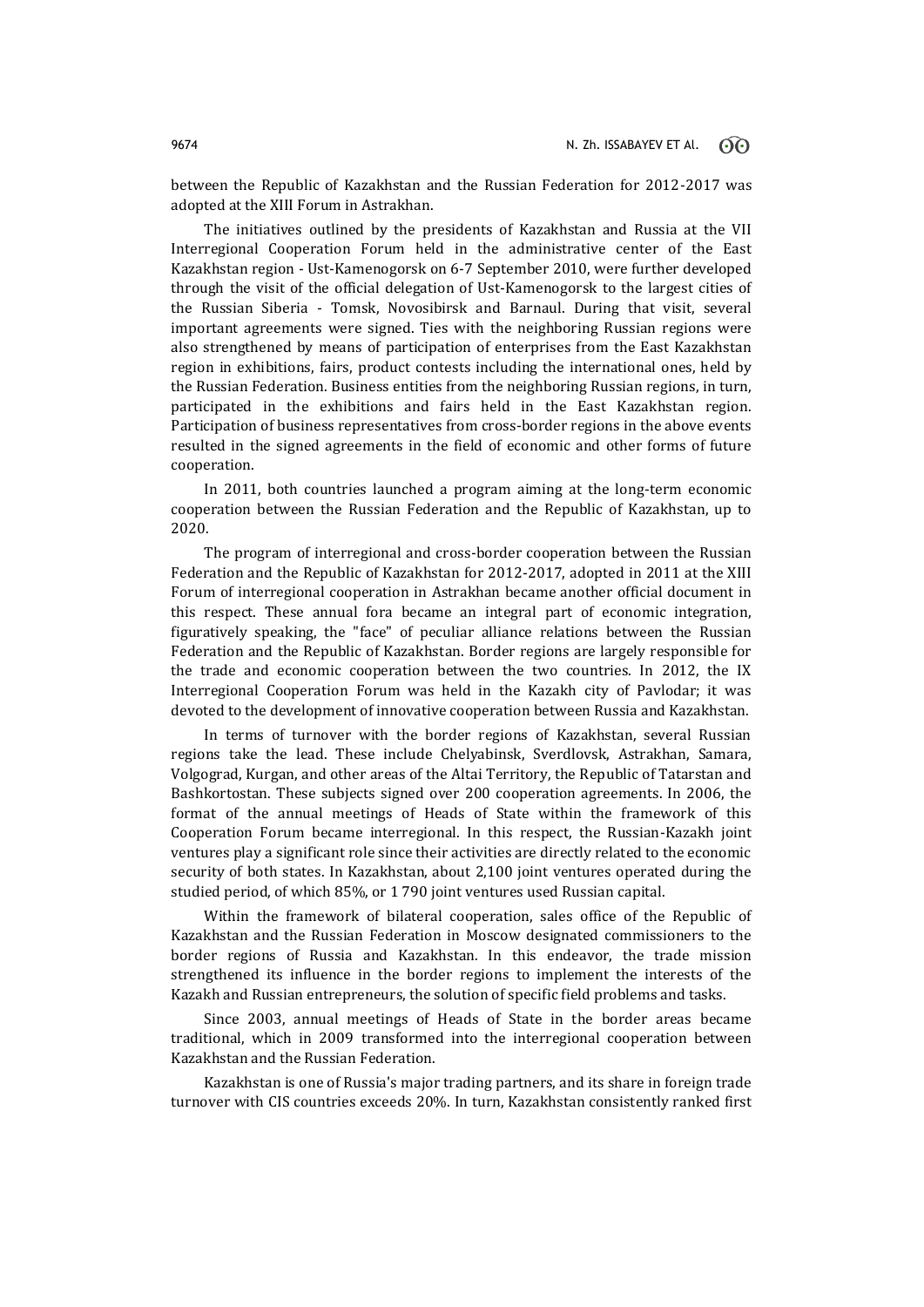#### $\odot$ INTERNATIONAL JOURNAL OF ENVIRONMENTAL & SCIENCE EDUCATION 9675

in the Russian turnover with the countries of Central Asia, and bilateral trade reached US\$ 12.8 billion (Archinbaev, 2002).

As was mentioned before, 76 Russian regions established strong links with their Kazakh partners, which concluded more than 250 mutual agreements by the end of the studied period. The border area of Russia and Kazakhstan covers 10 regions from the Russian side and three republics - Dagestan, Kalmykia, Altai, and from the Kazakh side - 7 regions.

# **Discussion and Conclusion**

Establishment of the Customs Union certainly gave a new impetus to the trade and economic activity in Russia and Kazakhstan. Currently, inter-regional and cross-border cooperation provides more than 70% of foreign trade turnover between the two countries. For example, Saratov region, which is a border one in the Central Asian area, is one of the main trade partners of Kazakhstan. Their annual turnover increases annually by more than 50%. Within the studied period, Saratov enterprises supplied industrial gas equipment, building and facing bricks, domestic gas meters and equipment for boilers, power tubes, high-voltage and low-voltage equipment to the border areas of the Republic of Kazakhstan. The volume of glass exports, mechanical engineering products and building materials is growing as well. The increase in turnover was provided by means of the extensive transportation network – the railway line and a road junction "Taskala - Ozinki" connecting the Republic of Kazakhstan and the Russian territory.

The establishment of a single customs area, without customs duties and economic restrictions provided better opportunities for various kinds of cooperation among transfrontier economic entities along with the implementation of major joint projects. In particular, the international transport corridor E - 40 "East - West" gained practical importance, since it connected Western and Eastern Europe with the Central Asian states and China via the Astrakhan Region and some other regions of the South of Russia and Kazakhstan.

Issues that require sustained attention of the parties include promotion of products on the market; development of export potential; cooperation and competition in the regions; development of national export strategies; streamlining common trade policy mechanisms, etc. All these issues have been discussed within all the Kazakh-Russian regional and transfrontier cooperation fora.

The emergence of the "shadow" economy segments in transfrontier interaction presents another problem of transfrontier cooperation between the Russian regions and Kazakhstan that could be tackled by means of "new institutional theory" (Godunova, 2011).

In general, the fora held in Pavlodar (2012) and in Yekaterinburg (2013) were characterized by active participation of the Kazakh side action, which was determined by the adoption of the new "Kazakhstan-2050" National Strategy (Karibzhanov, 2012).

On January 1, 2015, Russia joined the Eurasian Economic Union with Belarus and Kazakhstan (Armenia and Kyrgyzstan joined later). This is not the first Russian integration project with the Republic of Kazakhstan, however, the Eurasian Economic Community (EurAsEC) is considered as a manifestation of close cooperation between the CIS countries in the region since the days of the Soviet Union. The EurAsEC Treaty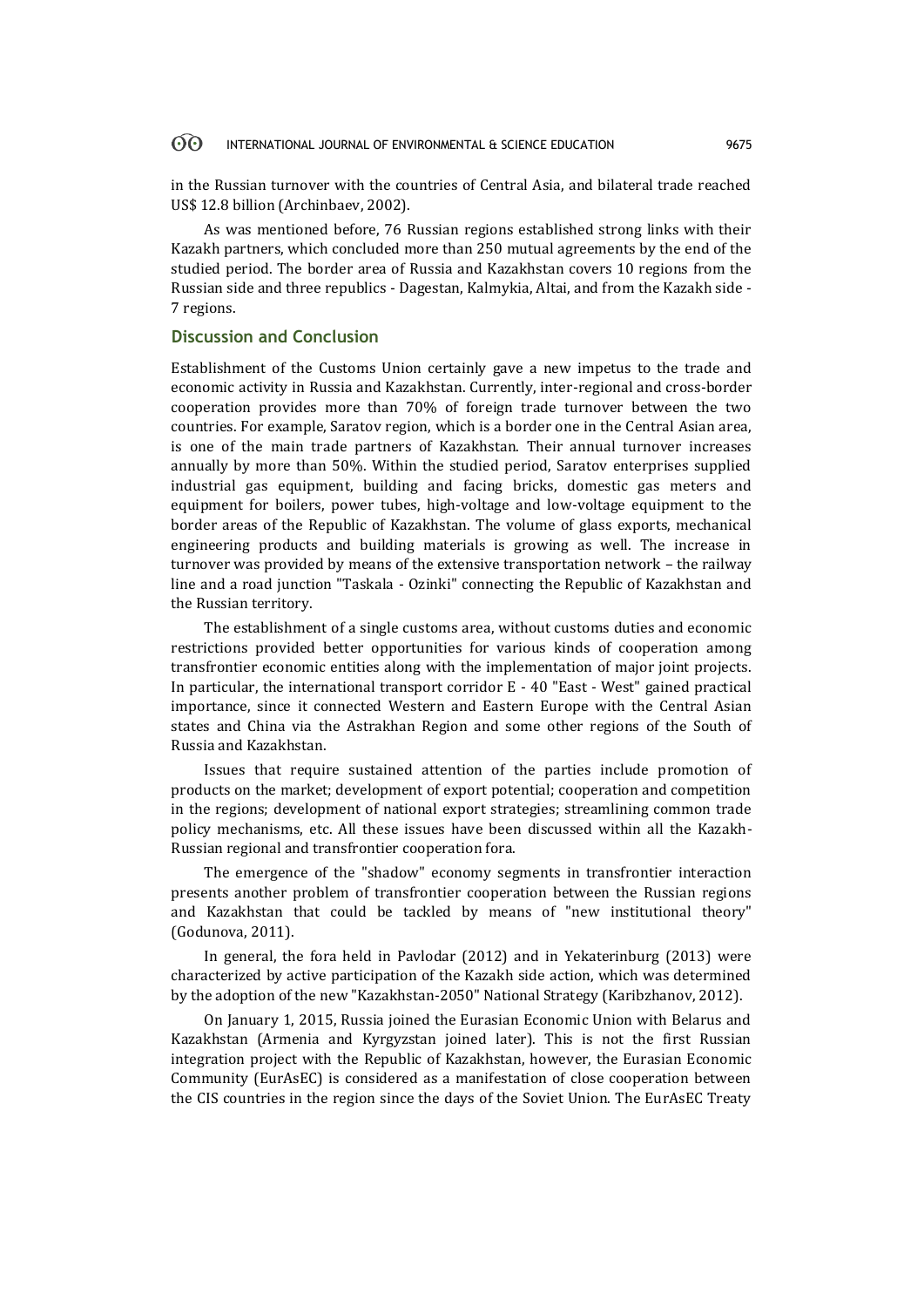aims at providing free movement of goods, services, capital and labor, along with coordinated, coherent and unified policy in all sectors of the economy. The Eurasian Economic Community presents the international organization of regional economic integration, which has international legal personality (Hernandez, 1999).

The EurAsEC Treaty is important for Russia and Kazakhstan, since more than 20 million people live in the Russian-Kazakh border areas. For Russia, strong trade and economic ties with the neighboring CIS countries are not just trade relations; these ties also mean employment, and many other vital factors. Statistics confirms that the border regions account for about 50% of the Russian-Kazakh mutual trade turnover (Anon., 2008).

Regional development as opposed to "passive" regionalization involves active goal setting; this refers both to the state and to non-state actors (Тursunbaev, 2010), along with voluntary abandonment of the part of state sovereignty (Katyrin, 2013; Mottola, 1996).

# **Implications and Recommendations**

Thus, proceeding from the above, top priority areas for the development of the integration mechanism of transfrontier and interregional cooperation between Kazakhstan and Russia include:

1. Strengthening the economic basis of bilateral partnership, by forming relevant conditions aimed at deepening integration links among the main economic agents of national economies – producers and consumers.

2. Development and permanent improvement of legislative and legal framework required for the development of basic stimuli, systems and mechanisms that could motivate long-term and stable interest of the integrating states to the enhancement of mutually beneficial cooperation.

3. Gradual investment expansion of the partner countries in the investment space of the Customs Union and EurAsEC through the system of financial projects and direct financing of economically viable projects.

4. Involvement of integration partners in joint innovation projects on the development of communication, and the use of nature resource potential of the participating countries.

5. Common use of human potential combined with the exchange of scientific and educational capital of the partner countries aimed at the development of intellectual and technological capabilities of the Russian Federation and the Republic of Kazakhstan.

### **Disclosure statement**

No potential conflict of interest was reported by the authors.

# **Notes on contributors**

**Nurlan Zh. Issabayev** is a Doctoral Candidate, Senior Lecturer of the History of Kazakhstan Department, L. N. Gumilyov Eurasian National University, Astana, Kazakhstan.